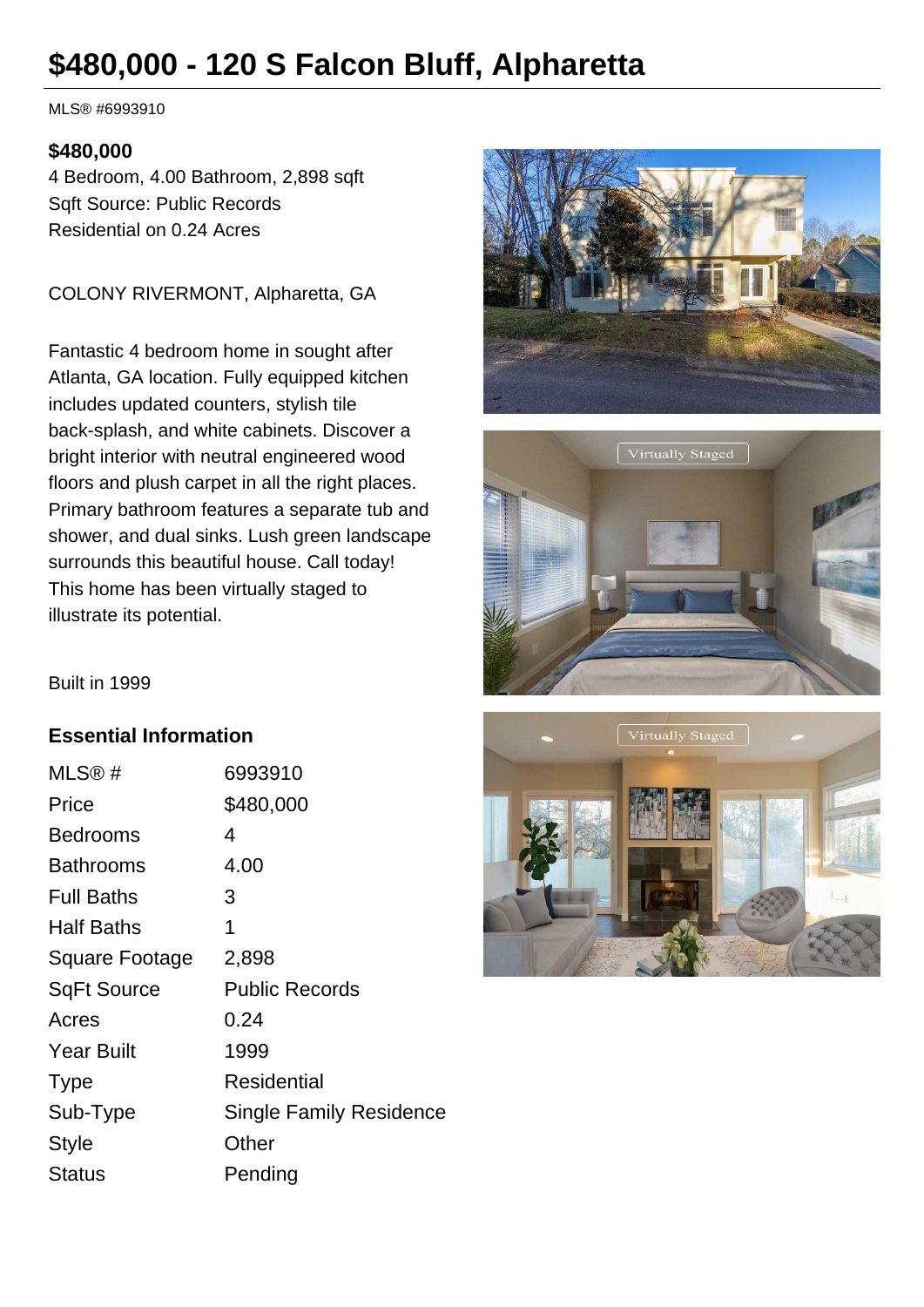# **Community Information**

| <b>Address</b> | 120 S Falcon Bluff      |
|----------------|-------------------------|
| Subdivision    | <b>COLONY RIVERMONT</b> |
| City           | Alpharetta              |
| County         | Fulton                  |
| <b>State</b>   | GA                      |
| Zip Code       | 30022                   |

### **Amenities**

| <b>Utilities</b>      | <b>Electricity Available</b> |
|-----------------------|------------------------------|
| <b>Parking Spaces</b> | 2                            |
| Parking               | Garage                       |
| # of Garages          | 2                            |
| View                  | Other                        |
| Waterfront            | None                         |
| Pool                  | None                         |

## **Interior**

| <b>Interior Features</b> | Other                          |
|--------------------------|--------------------------------|
| Appliances               | <b>Microwave</b>               |
| Heating                  | <b>Natural Gas</b>             |
| Cooling                  | <b>Central Air</b>             |
| Fireplace                | Yes                            |
| # of Fireplaces          | 2                              |
| <b>Fireplaces</b>        | <b>Gas Starter, Other Room</b> |
| <b>Stories</b>           | Two                            |

## **Exterior**

| <b>Exterior Features</b> Other |                             |
|--------------------------------|-----------------------------|
| Lot Description                | Other                       |
| Windows                        | None                        |
| Roof                           | Other                       |
| Construction                   | Frame, Stucco, Vinyl Siding |

# **School Information**

| Elementary | <b>Barnwell</b> |
|------------|-----------------|
| Middle     | Holcomb Bridge  |
| High       | Centennial      |

# **Listing Details**